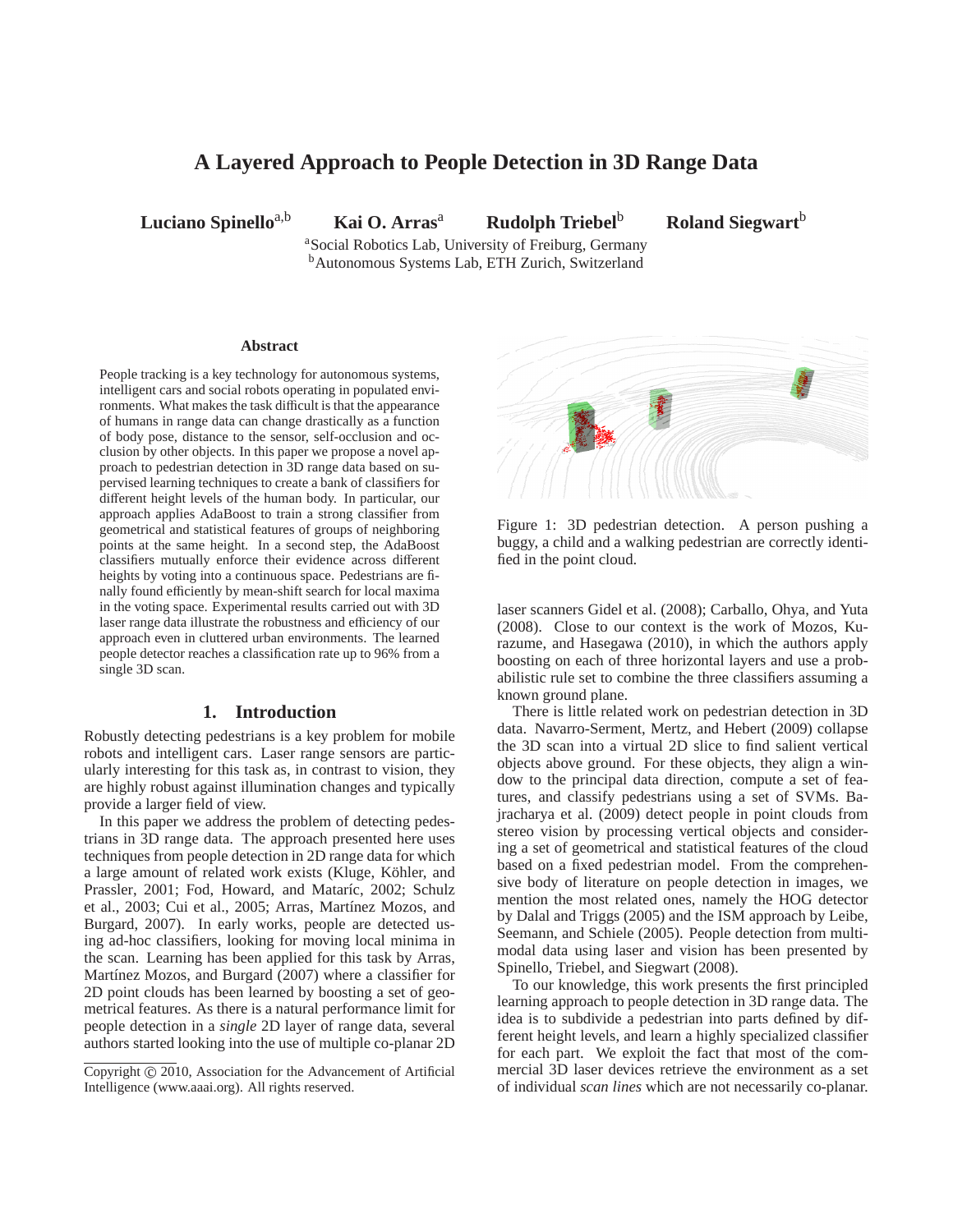The building blocks used for classification are *segments*, i.e. groups of consecutive points in each scan line, on which a set of geometrical and statistical features are computed. We do not define a 3D pedestrian shape model beforehand, but instead learn it from labeled data by storing the displacements between the segment centers and the person's center. This allows for a general and robust description for articulated and complex 3D objects. Then, each segment is classified based on the likelihood of belonging to each part. We relate the output of each classifier geometrically by employing a 3.5D voting approach where each segment votes for the center of a person. Areas of high density in the continuous voting space define hypotheses for the occurrence of a person. This allows for robustness against occlusions as not all parts are needed for a detection. Moreover, our approach does not rely on any ground plane extraction heuristics and does not require any motion cues. No tracking is done in this work.

The paper is structured as follows: Sec. 2 explains the preprocessing steps we apply to the 3D data. Sec. 3 describes how we subdivide and learn a 3D person model from data. In Sec. 4 the detection step is presented. Sec. 5 contains the experimental results and Sec. 6 concludes the paper.

## **2. Preprocessing 3D Range Data**

Different systems exist to acquire 3D range data from the environment. Many of them rely on a scanning device that sends out laser rays and measures the distance to the closest object. To acquire a 3D scan, such devices are usually rotated about one of the main axes of the sensor-based coordinate frame. Examples include 2D range finders such as the SICK LMS laser scanner, mounted on a turntable that rotates about its vertical or horizontal axis (Lamon, Kolski, and Siegwart, 2006). Other devices, such as the Velodyne HDL-64E, also rotate about the *z*-axis sending out 64 independent laser beams that are not coplanar. The Alasca XT rangefinder uses a beam deflected by a rotating mirror and 4 receivers. Such sensors return point clouds that consist of individual *scan lines*, i.e. sequences of points that have been measured with the same beam. With some abstraction, we can thus think of such a 3D point cloud as a collection of 2D laser points arranged in *slices* or *layers*. This definition holds also for a wide set of non-laser sensors: range camera data (e.g. Swissranger) or point cloud data from stereo cameras can also be transformed into sets of scan lines by horizontally sampling image pixels.

Formally, we consider a point cloud  $X$  as consisting of layers  $\mathcal{L}_i = {\mathbf{x}_{ij}}$ , where  $\mathbf{x}_{ij} = (x_{ij}, y_{ij}, z_{ij})$ . In this paper, we demonstrate that by treating a 3D scan as a collection of 2D scans at different levels, known and proven techniques for detecting people in 2D range data can be easily extended to the 3D case, yielding a fast and robust people detector for 3D range data.

## **2.1 Point Cloud Segmentation per Layer**

As a first step of our detection algorithm, we divide each scan line into *segments* using Jump Distance Clustering (JDC). JDC initializes a new segment each time the distance

| Nr       | <b>Feature Name</b>           | Nr       | <b>Feature Name</b>        |
|----------|-------------------------------|----------|----------------------------|
| $f_1$    | Width                         | $f_2$    | Number of points           |
| $f_3$    | Circularity                   | f4       | Linearity                  |
| f5       | Boundary length               | f6       | Boundary regularity        |
| f7       | Mean angular difference       | $f_8$    | Mean curvature             |
| f9       | Quadratic spline fitting      | $f_{10}$ | Cubic spline fitting       |
| $f_{11}$ | Standard dev. w.r.t. centroid | $f_{12}$ | Mean avg. dev. from median |
| $f_{13}$ | Kurtosis w.r.t. centroid      | $f_{14}$ | Radius                     |
| $f_{15}$ | PCA ratio                     | $f_{16}$ | Bounding box area          |
| f17      | Convex hull area              |          |                            |

Table 1: Features used to describe the shape and statistical properties of a segment.

between two consecutive points exceeds a threshold θ*d*. As a result, the data is reduced to a smaller number of segments with a higher amount of information than that of the raw data points. We denote each segment as a set  $S_j$ ,  $j = 1, ..., N_i$  of consecutive points where  $N_i$  is the number of segments in scan line *i*. Our algorithm assumes that the 3D scanner rotates about the vertical *z*-axis, which means that the points in a segment are sorted by ascending azimuth angles. The segments constitute the primal element to extract local information.

#### **2.2 Segment shape characterization**

In the next step, we compute several *descriptors* for each extracted segment. A descriptor is defined as a function  $f_k: S_j \to \mathbb{R}$  that takes the *M* points contained in a segment  $S_j = \{(x_1, y_1, z_1) \dots (x_M, y_M, z_M)\}\$ as an input argument and returns a real value. Most of the features we use  $(f_1 \dots f_8)$ have been presented by Arras, Martínez Mozos, and Burgard (2007) and Spinello, Triebel, and Siegwart (2008), the following ones  $(f_9 \dots f_{17})$  are added for this particular task:

- *Quadratic spline fitting*: this feature measures the residual sum of squares of a quadratic B-Spline regression *s*<sup>2</sup> (a piecewise polynomial approximation introduced by De Boor (1978)) of the points in  $S_j$ :  $f_9 = \sum_i (s_2(x_i, y_i) - y_i)^2$
- *Cubic spline fitting*: this feature measures the residual sum of squares of a cubic B-Spline regression *s*<sup>3</sup> of the points in  $S_j$ , i.e.  $f_{10} = \sum_i (s_3(x_i, y_i) - y_i)^2$
- *Kurtosis with respect to centroid*: the kurtosis is defined as the fourth standardized moment of the cluster  $S_j$ , i.e.  $f_{12} = \frac{\sum_i (\mathbf{x}_i - \hat{\mathbf{x}}_j)^4}{M \cdot f^4}$  $\frac{(A_i - A_j)}{M \cdot f_{11}^4}$ , where  $f_{11}$  represents the standard deviation with respect to the centroid, and  $\hat{\mathbf{x}}_i$  the center of gravity of  $S_j$ .
- *PCA ratio*: this feature is the ratio between the second biggest eigenvalue  $\lambda_2$  and the biggest eigenvalue  $\lambda_1$  of the scatter matrix associated with  $S_j$ . It measures the aspect ratio of the oriented bounding box, i.e.  $f_{13} = \frac{\lambda_2}{\lambda_1 + 1}$
- *Bounding box area*: this feature represents the area of the axis-aligned bounding box of  $S_j$ .
- *Convex hull area*: this feature represents the area computed from the convex hull polygon extracted from S*<sup>i</sup>* .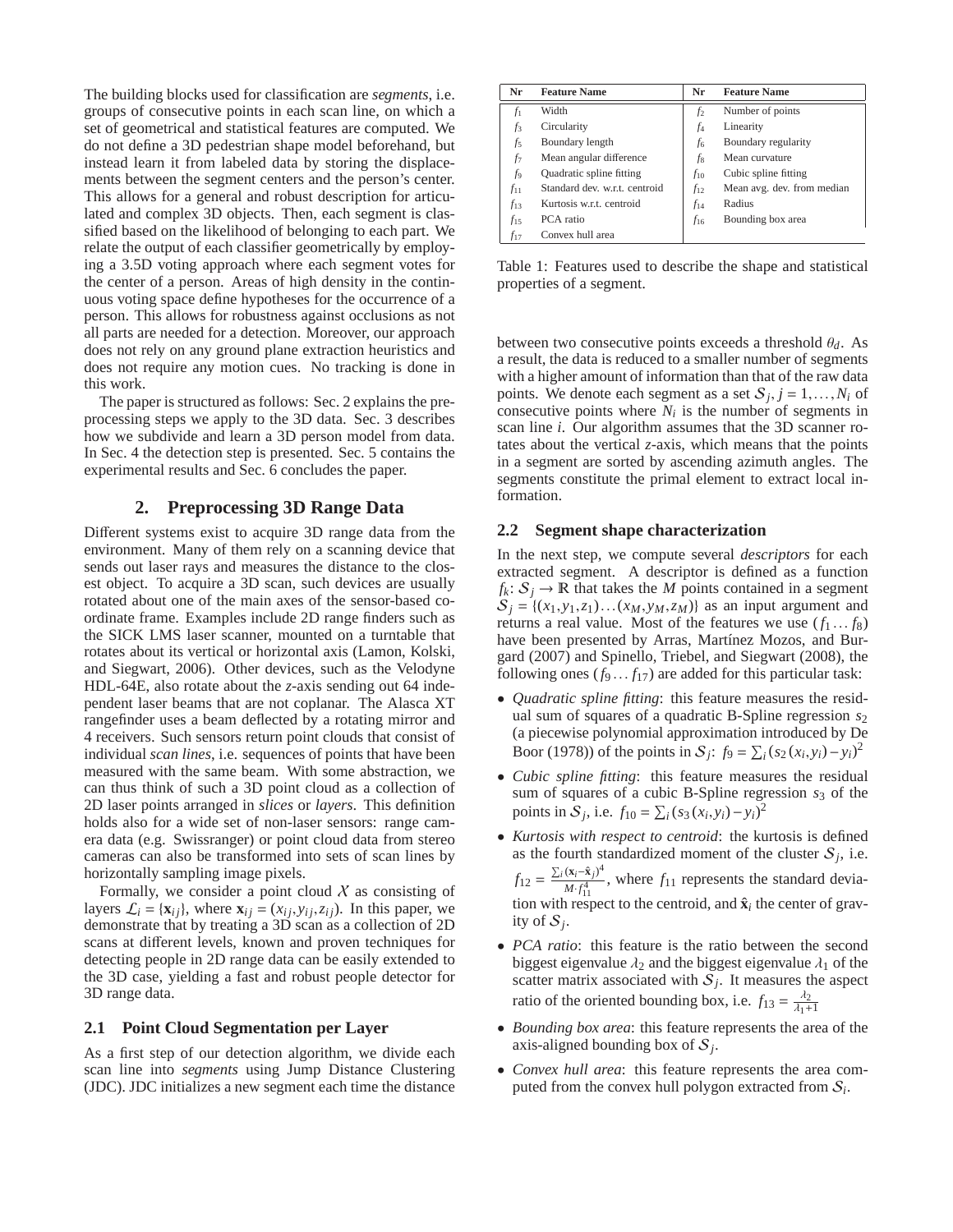

Figure 2: Learning a 3D person model. Objects are vertically divided into *K* parts. For each part an independent AdaBoost classifier is learned: all the segmented points contained on each scan line are considered as positive samples for the *K* AdaBoost classifiers.

Table 1 lists all 17 used features. The set of feature values of each segment  $S_i$  then forms a vector  $\mathbf{f}_i = (f_1, \ldots, f_{17})$ .

## **3. Learning a 3D Model of People**

The appearance of people is highly variable. Humans have different sizes and body shapes, wear clothes, carry bags, backpacks, or umbrellas, pull suitcases, or push buggies. This makes it hard to predefine models for their appearance and motivates a learning approach based on a model that is created from acquired data.

#### **3.1 Definition of Parts**

We tackle the problem of the shape complexity of humans by a subdivision into different height layers or *parts*(see Fig. 2). The subdivision is defined beforehand and does not follow an anatomical semantics like legs, trunk, head. Results from computer vision literature (Dalal and Triggs, 2005; Zhu et al., 2006; Viola and Jones, 2002) and also our own experience show that descriptors computed in geometrically overlapping tessellations are powerful tools for learning an object model. Therefore, for learning a 3D person model we create *K* different and independent classifiers, each corresponding to a height-divided part of a human.

For training, all the scan lines that fall within a part are considered. The model is learned from subjects with similar heights (within ±15*cm* from the mean). As part classifier we use AdaBoost (Freund and Schapire, 1997), a well known machine learning algorithm, that has been proven successful for people detection in 2D range data (Arras, Martínez Mozos, and Burgard, 2007).

#### **3.2 Learning the Part Detectors**

AdaBoost is a general method for creating an accurate strong classifier by combining a set of weighted weak classifiers, in this case decision stumps. A decision stump  $h_t$  defines a single axis-parallel partition of the feature space. The final strong classifier  $H(f)$  computed for the feature vector  $f$  is a

weighted sum of the *T* best weak classifiers:

$$
H(\mathbf{f}) = \text{sign}\left(\sum_{t=1}^{T} \alpha_t h_t(\mathbf{f})\right),\tag{1}
$$

where  $\alpha_t$  are the weights learned by AdaBoost.

As people are usually represented only by a few number of data points in a 3D scan, there are many more background segments than segments on people. This makes the training set unbalanced. Now, instead of down-sampling the negative set, which could lead to an under-representation of the feature distribution, we use an adaptive initial weight vector  $\mathbf{w}_0 \in \mathbb{R}^N$  where *N* is the total number of training segments. Usually  $\mathbf{w}_0$  is set to a uniform distribution, i.e.  $1/N \cdot 1^N$ , where  $\mathbf{1}^N$  is the vector of dimension N with all entries equal to 1. Instead we use

$$
\mathbf{w}^{p} := \frac{1}{2N_{pos}} \mathbf{1}^{N_{pos}}, \ \mathbf{w}^{n} := \frac{1}{2N_{neg}} \mathbf{1}^{N_{neg}}, \ \mathbf{w}_{0} = (\mathbf{w}^{p}, \mathbf{w}^{n}), \tag{2}
$$

where *Npos*,*Nneg* are the numbers of positive and negative training samples. Thus, the bigger training set – in our case the negative set – obtains a smaller weight.

To avoid early hard decisions in the classification of segments, we apply a sigmoid to the classification result in Eq. (1). This can be interpreted as a measure of likelihood  $p(\pi^k | \mathbf{f}_i)$  of a segment *i*, represented by its feature vector  $\mathbf{f}_i$ , of corresponding to a part  $\pi^k$  of a pedestrian:

$$
g_k(\mathbf{f}_i) = \frac{\sum_{t=1}^T \alpha_t^k h_t^k(\mathbf{f}_i)}{\sum_{t=1}^T \alpha_t^k}, \quad p(\pi^k \mid \mathbf{f}_i) = \left(1 + e^{2 - 13g_k(\mathbf{f}_i)}\right)^{-1}, \tag{3}
$$

where  $g_k$  is the normalized sum of weak classification results of the *k*-th classifier and  $\pi^k$  is a binary label that is true if segment *i* corresponds to part *k*.

In our case we need to classify one part against all others and the background. We therefore face a multi-class classification problem for which we follow a *one-vs-all* strategy: when training a part, all the features of the segments contained in that part are considered positive samples, the features of the background and of the other parts are tagged as negative samples.

#### **3.3 Learning Geometric Relations**

So far we described a way to classify parts of a person, now we combine the individual classifications into a full person detector. In computer vision, this problem is addressed using *part constellations* (Fergus, Perona, and Zisserman, 2003), Conditional Random Fields (CRF) (Felzenszwalb and Huttenlocher, 2005), or implicit shape models (ISM) (Leibe, Seemann, and Schiele, 2005). Loosely inspired from the latter, we propose the following voting model.

First, we use the 3D displacement information of segments to define the geometric relations that constitute a 3D person model. Each part and each segment found in a part are considered independently. For a segment  $S_i$  found in part  $\pi^k$  in the training set, we store the 3D displacement vecfor  $\mathbf{v}_i^k$ , also called 'vote', i.e. the difference between the center of the person and the center of  $S_i$ . Then all votes for part  $\pi^k$  are collected in a set  $\mathcal{V}^k$ . This information implicitly resembles different body poses of humans. For instance,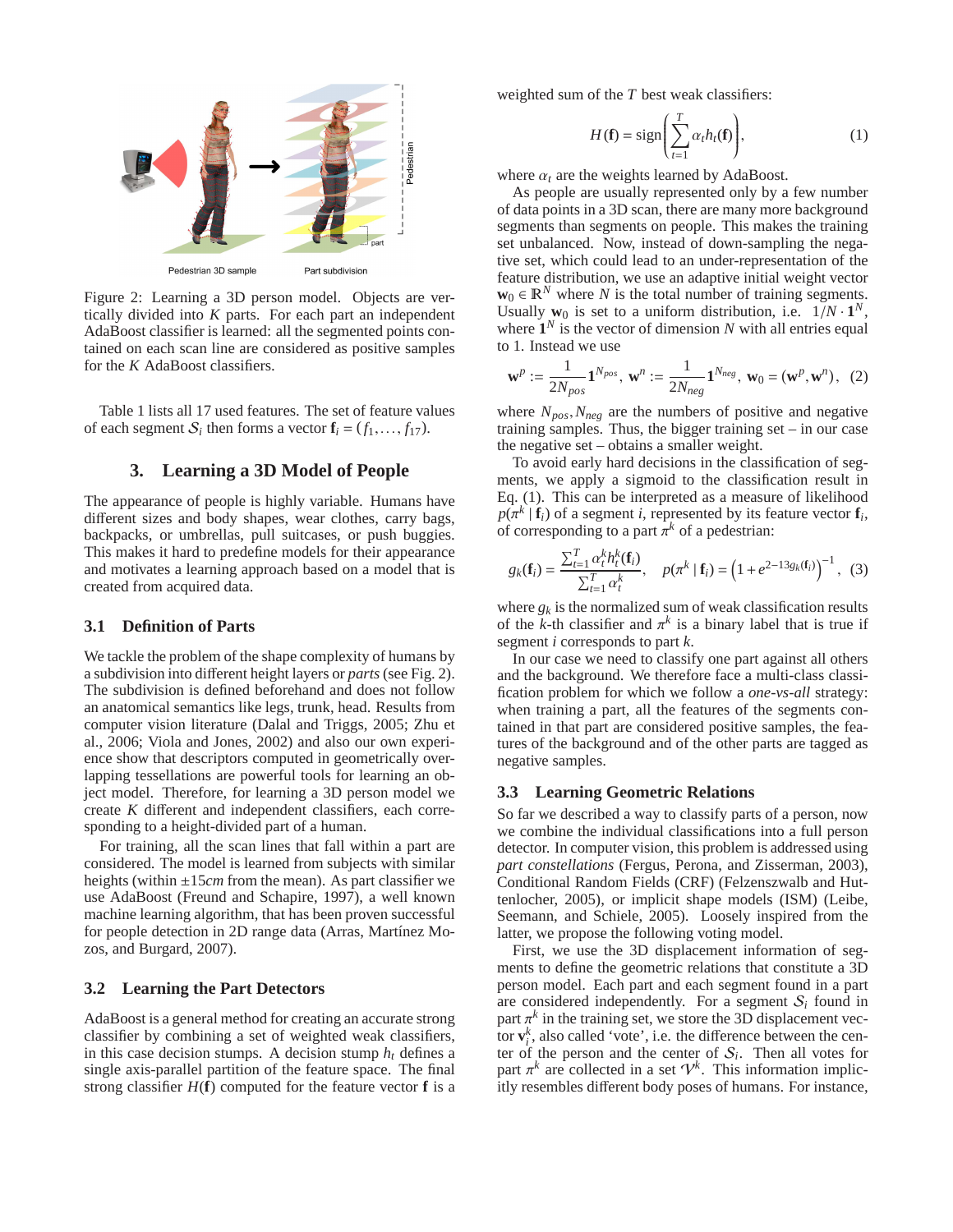

Votes associated to parts

Figure 3: Learning a 3D voting model for training the detector. The displacement, or vote, between a segment and the person center of gravity in 3D associated to each subpart is stored as  $\mathcal{V}^k$ . Agglomerative clustering is carried out to obtain a more compact representation of  $\tilde{\mathcal{V}}^k$ .

if the training data is acquired during a walking sequence, the segments contained in the lowest body part (associated to feet/ankles) typically have a larger variation of displacements with respect to the center of gravity, i.e. the votes are spread out wider. After all person samples have been processed, a large amount of votes for each part is stored. The final step is then to compress  $\mathcal{V}^k$  for each part into a new set  $\hat{V}^k$ . This is achieved using agglomerative clustering with average linkage and a distance threshold  $\theta_\nu$  (see Figure 3). Then, a weight  $\hat{w}_i^k = |\hat{V}^k|^{-1}$  is assigned to each | clustered vote  $\hat{\mathbf{v}}_i^k$  of  $\hat{\mathcal{V}}^k$ , where  $|\hat{\mathcal{V}}^k|$  denotes the number of vote clusters for part  $\pi^k$ . The intuition here is that parts with a higher displacement variability imply a lower voting confidence. Finally, to obtain a practical geometrical interpretation of people in 3D, we compute the average bounding box from all person samples.

### **4. Detecting People in 3D**

Our detection method processes a single point cloud as input and retrieves as output a set of detected people. After aquiring a new 3D scan, it is processed by the JDC segmentation step for each scan layer. Then, the feature vector  $f_i$  is computed for each segment found in each part. The likelihood of a segment to belong to a part is obtained by classifying the features with the corresponding AdaBoost model. Thus, we obtain a vector

$$
\mathbf{c}_i = \left( p(\pi^1 \mid \mathbf{f}_i), \dots, p(\pi^k \mid \mathbf{f}_i) \right). \tag{4}
$$

This defines a multiple weighted part hypothesis, therefore we need to find a way of properly treating this information. Here, we use the voting model learned in the training phase (see Section 3) to generate hypotheses of person centers in 3D. It is important to note that no assumptions about the position of the ground plane are done in this work.

We formulate a 3.5D continuous voting space procedure in which each segment  $S_i$  casts a set of non-negative weighed votes  $V_1, \ldots, V_K$  in 3D, where *K* is the number of

pedestrian subparts. Each vote set  $V_m$  is weighted by the subpart classification likelihood of equation (4):

$$
\rho(k) = \frac{\mathbf{c}_i(k)}{K} \tag{5}
$$

where  $\mathbf{c}_i(k)$  is the value of the *m*-element of the vector (4) and *K* the number of subparts.

All generated votes are collected in a continuous voting space W. High density loci represent hypotheses of pedestrians centers in 3D. Therefore, we estimate the modes of the voting space distribution. This is achieved using Mean Shift estimation (Comaniciu and Meer, 2002) with a spherical uniform kernel. Mean shift locates stationary points of a density function given discrete data sampled from that function. As soon as a mode is found, its score is computed:

$$
score(\mathbf{x}_k \mid \mathcal{W}) = \left[ \sum_j^{N(\mathbf{x}_k)} \hat{v}_j^{\epsilon(v_j)} \rho(\epsilon(v_j)) \right] \frac{\zeta(N(\mathbf{x}_k))}{K}, \quad (6)
$$

where  $\mathbf{x}_k$  is a converged mode and  $\mathcal{N}(\mathbf{x}_k)$  contains all the indices of the votes contributing to the basin of attraction of  $\mathbf{x}_k$ ,  $\epsilon(v_i)$  is a function that returns the part index of the vote  $v_j$ ,  $\hat{v}_j$  the weight value of vote  $v_j$ .  $\zeta(\cdot)$  is a function that returns the number of parts from which the votes are originated. Thus,  $\zeta(\cdot)$  is a modifier that favors people that are explained by more parts than others and it is very useful to decrease strong false positives that receive vote from clutter at the same height. The higher the hypothesis score of equation 6, the higher the likelihood of detecting people in  $\mathbf{x}_k$ . It is important to notice that this approach implements a form of simultaneous detection and segmentation: votes contributing to a hypothesis identify segments that belong to a person.

## **5. Experiments**

We evaluate our algorithm on two outdoor data sets collected with a Velodyne HDL 64E S2 laser scanner. The first data set, named *Polyterrasse*, has been collected in a large area in the front of the ETH Zurich main building, accessible only to people and bicycles. The second data set, named *Tannenstrasse*, has been collected on a busy street crossing in downtown Zurich with trams, cars, pedestrians, or bicycles.

We collected 900 full-view point clouds for the first set and 500 for the second set. The sensor rotates with a frequency of 5*Hz* at a maximum range limited to 20*m*. This produces around 120,000 points per 3D scan. In each frame, people are manually annotated by a bounding box if they are represented by at least 200 points and exceed 1.20*m* in height. A second type of annotations are made for people represented by at least 100 points and 1*m* height.

#### **5.1 Training**

We train with 203 persons, standing still and walking. We define a subdivision of 9 parts at different heights given in Table 2. The vote clustering threshold is set to  $\theta$ <sup>*v*</sup> = 25*cm*, the JDC threshold is set to  $\theta_d = 40$ *cm*. Training has been done on 2592 background segments and 7075 people segments from the *Polyterrasse* data set.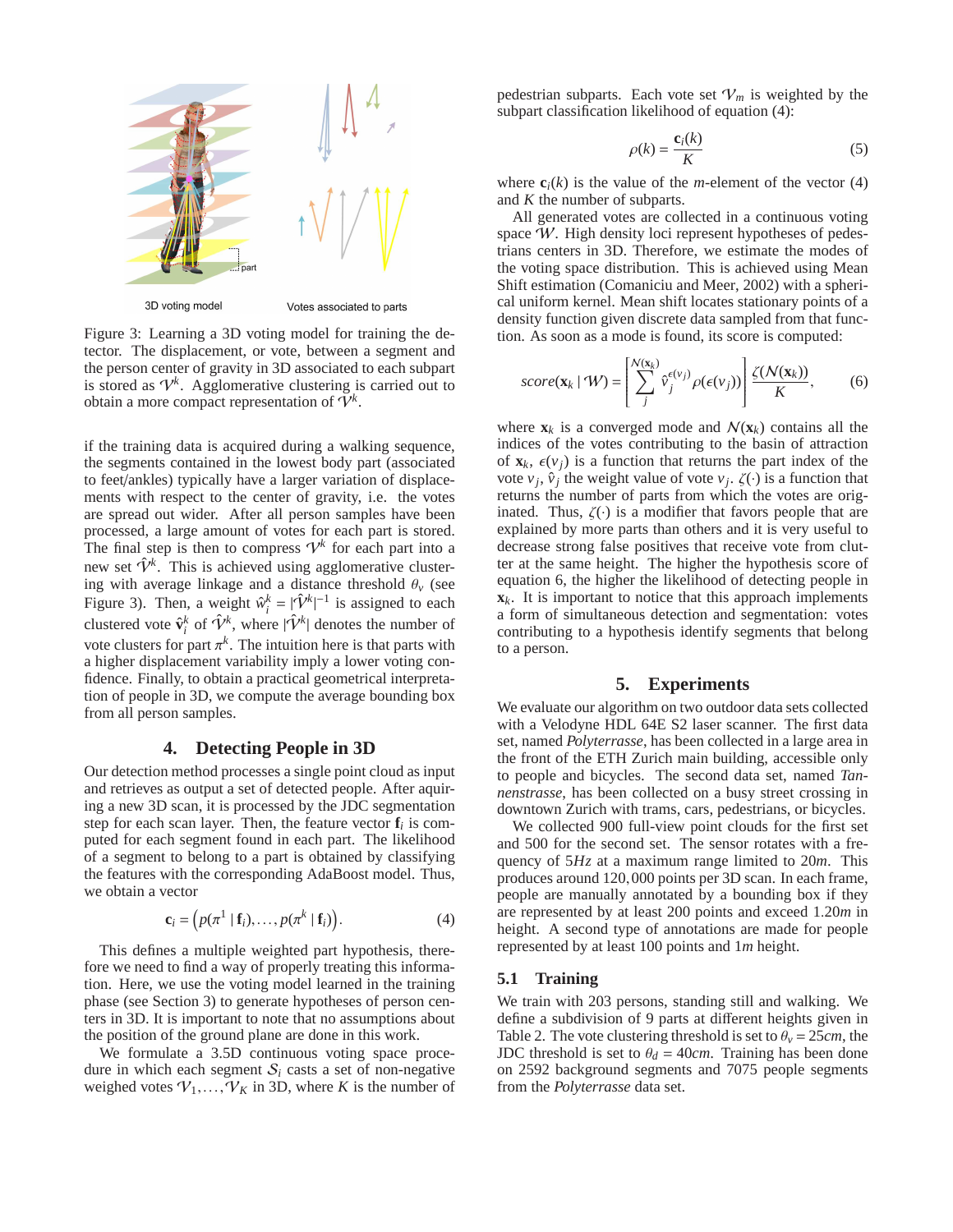| Part number    | Part height  | # of votes | # pos. training segments |
|----------------|--------------|------------|--------------------------|
|                | [0m, 0.2m]   |            | 500                      |
| $\overline{c}$ | [0.2m, 0.4m] | 9          | 814                      |
| 3              | [0.4m, 0.6m] | 4          | 751                      |
| 4              | [0.6m, 0.8m] | 3          | 811                      |
| 5              | [0.8m, 1.0m] | 6          | 866                      |
| 6              | [1.0m, 1.2m] | 3          | 881                      |
| 7              | [1.2m, 1.4m] | 3          | 903                      |
| 8              | [1.4m, 1.6m] | 3          | 917                      |
| 9              | [1.6m, 2.5m] | 2          | 632                      |

Table 2: Person parts subdivision and vote set.



Figure 4: Precision-recall curve of the individual part detectors under the assumption of a known ground plane. Upper body parts (nr. 6-8) show better performance partly due to a better separation from the background, a higher point density, and a smoother shape.

The right-most column in Table 2 gives the resulting number of training samples for each part. The third column in Table 2 contains the number of votes for each part after the vote clustering step. Note that lower parts, related to legs, return more votes due to the varying displacements of the segments during walking. Only 20 decision stumps have been learned to avoid overfitting.

#### **5.2 Quantitative Performance Evaluation**

We evaluated each part detector on 440 frames not in the training set. To analyze the performance of the individual classifiers, we assumed to know the ground plane and selected the correct detector for each scan line. Figure 4 shows the precision-recall curve for each part classifier. It is interesting to see that the individual detection performances are rather poor. The detectors show a high recall behavior, high detection rates cause big quantities of false positives.

Figure 5 shows the overall precision-recall graph of the proposed method applied to both data sets. Detections are counted as true positives if the bounding box overlaps with a manually labeled person by more than 60% to account for metric inaccuracies in the annotation and the detection. Adopting the no-reward-no-penalization policy from Enzweiler and Gavrila (2009), when a detection matches an annotation of the second type, no true positives or no false positives are counted.



Figure 5: Evaluation for 3D people detection. Each figure depicts precision-recall graphs at different ranges: from 0 to 10*m*, 15*m*, and 20*m*. **Left**: Detection performance for the *Polyterrasse* data set, the Equal Error Rates (EER) are 96%, 71%, 65%. **Right**: Precision-recall graph for the *Tannenstrasse* data set, EER values are 95%, 76%, 63%.

The performance increase over the individual part detectors is significant. The false positive rate is greatly decreased while the true positive rate is increased. This means that the part classifiers are diverse and complementary: if some parts do not return positive classifications, others do. This property is likely to explain the result shown in Fig. 1 where the detector correctly finds the child although no child was in the training set.

The figure also shows how the detection performance decreases with distance from the sensor. For the *Polyterrasse* data set, the Equal Error Rate (EER) for ranges between 0 to 10*m* is 96%, to 15*m* it is 71% and to 20*m* it is 65%. For the *Tannenstrasse* data set, the respective numbers are 95%, 76%, and 63%. The decay is mainly caused by point sparsity that leads to oversegmentation and less distinctive descriptors. This loss of detail renders the distinction of people from vertical structures of similar size such as traffic signs or pillars more difficult. The overall performance is comparable in both data sets although the *Polyterrasse* environment is well structured while the crossing of the *Tannenstrasse* is a rather busy place with clutter and all kinds of dynamic objects. Note that the person model was learned only with data from the *Polyterrasse* environment.

In our evaluation set, people are described by 1062 points on average when they are in a range of 0 to 10*m*, by 557 points in a 15*m* range and by 290 points in a 20*m* range. Therefore, a 73% decrease in the number of points, from 10*m* to 20*m* range, causes only a 23% performance loss. Fig. 6 shows the detection results of two example frames.

A C++ implementation of the proposed method, not optimized for speed, obtains ∼ 1*Hz* detection frequency in an average 3D scan, limited to 10*m* maximum range, of around 75,000 points.

### **6. Conclusions**

In this paper we presented a principled learning approach to people detection in 3D range data. Our approach subdivides a person into parts at different height levels. For each part a specialized AdaBoost classifier is created from a set of geometrical and statistical features computed on segments. The